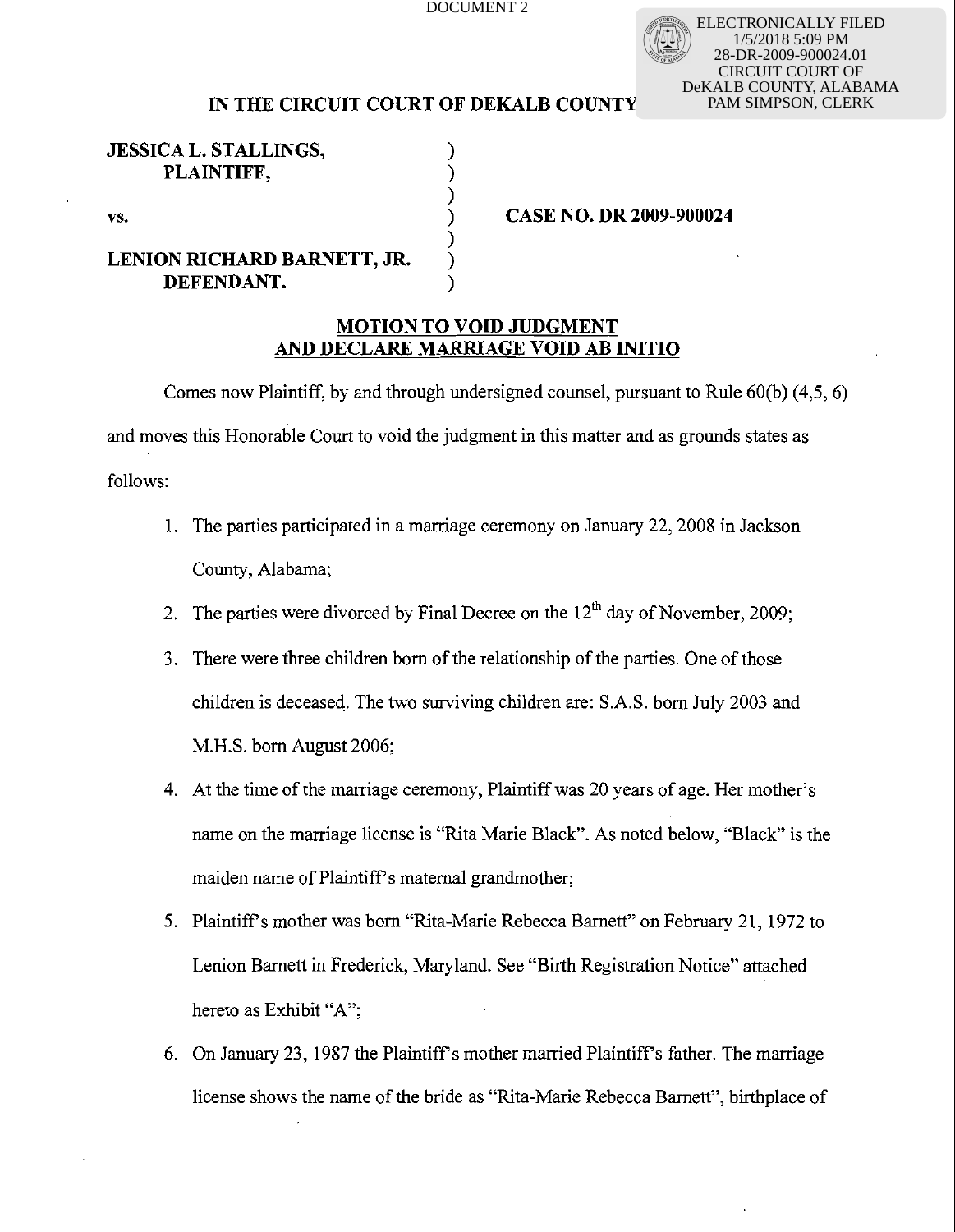Fredric, Maryland. The full name of the father is listed as "Lenion Richard Bamett" and mother's maiden name as "Sara Madeline Black". See, "Marriage License" attached hereto as Exhibit "B".

- 7. The marriage license of the Plaintiff and Defendant notes the Defendant's father's name as "Lenion Barnett, Sr.". See "Marriage License" attached hereto as Exhibit  $C$ ";
- 8. The Defendant was previously married. For that marriage, the Defendant's father had to grant permission for his minor son to marry. The Father's name on that marriage license is listed as "Lenion Richard Barnett, Sr." and signed as "Lenion R. Bamett." See "Marriage License" attached hereto as Exhibit "D";
- 9. The Defendant is the biological uncle of the Plaintiff by the half-blood. The Defendant and the Plaintiff's mother have two different mothers, but the same father. That is, the Plaintiffs maternal grandfather is the Defendant's father. When the Plaintiff was twelve years of age, the Defendant and his then wife moved into the home with the Plaintiff's mother and the Plaintiff's mother moved them into Plaintiff's bedroom;
- 10. The relationship between the Defendant and Plaintiff began when the Plaintiff was thirteen years of age and Defendant was 20 years of age. At the age of fifteen, Plaintiff became pregnant but she had a miscarriage. Prior to that miscarriage the Plaintiff's mother took the parties to Tennessee to get married but was unable to obtain a marriage at that time. At the time of the birth of the first child of the relationship, Plaintiff was 16 years of age but the child was conceived when she was just 15 and Defendant was 22 years of age. The second child born of the marriage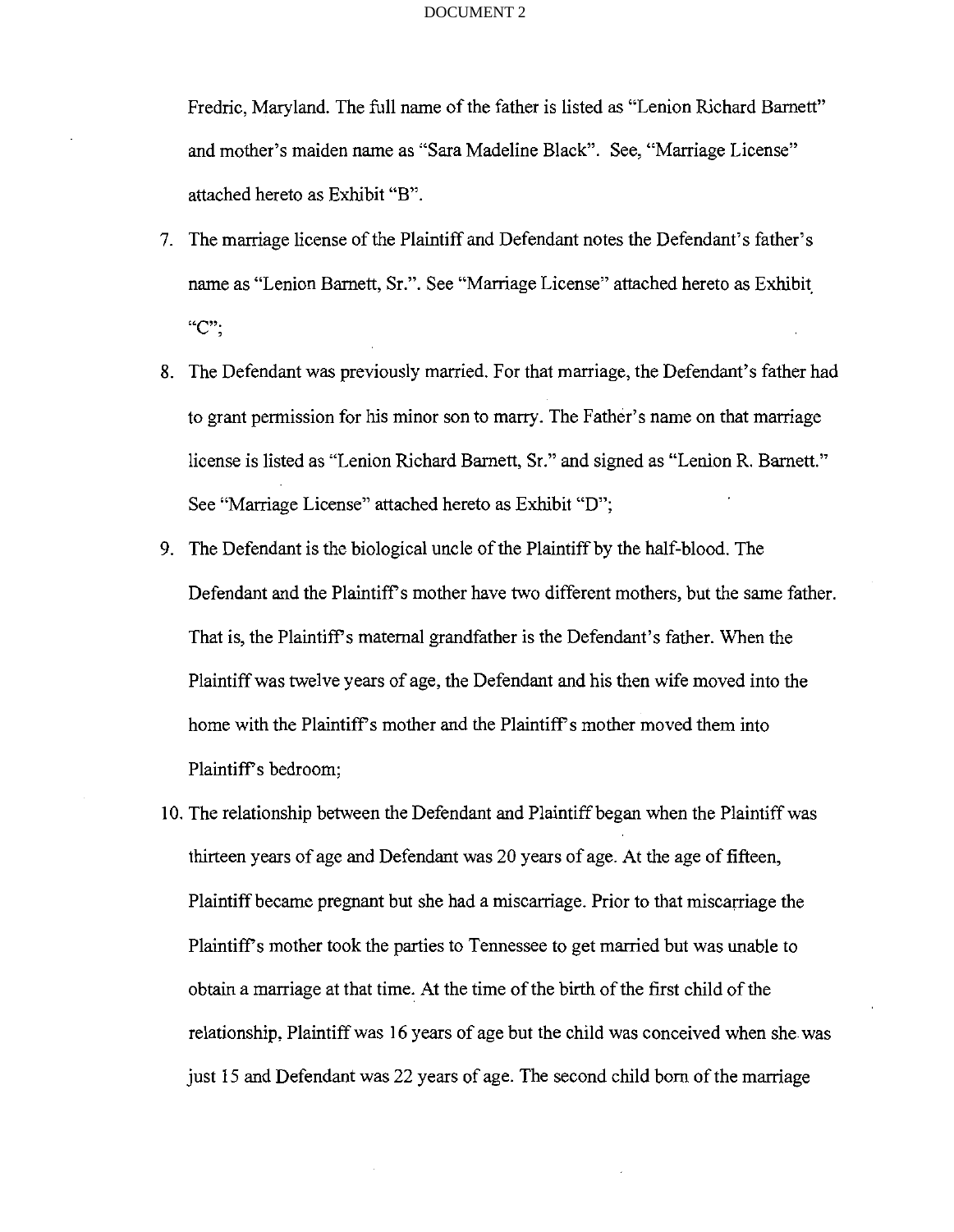was conceived when the Plaintiff was 17 years of age and the third child was conceived when the Plaintiff was 18 years of age;

- 1 1. At the time of the marriage ceremony in this case, the parties' two year old child had died a mere 13 days prior of Krabbe disease. The Plaintiff was in an emotional state that rendered her incapable of making legal, informed, reasonable, and knowledgeable decisions at the time of the marriage. The parties separated four months after the marriage;
- 12. Marriages within the prohibited degrees of relationship are prohibited by law and public policy and are void *ab initio. See,* **8** 13A-13-3(a)(4), *Osoinuch et al v Watkins et* all80 So. 577 (Ala. 1938), *Taylor v Taylor* 31 So. 2d 579 (Ala. 1957) ("Incestuous marriages are prohibited – are void ab inition'" quoting *Beggs v The State* 55 Ala. 108, 35);
- 13. The marriage between these parties is *void ab initio* and thus the decree of divorce is due to be voided and an annulment to be issued.

Wherefore, premises considered, Plaintiff prays this Honorable Court will void the divorce decree entered on the  $12<sup>th</sup>$  day of November 2009 and declare this marriage to be annulled.

Respectfully submitted this  $5<sup>th</sup>$  day of January, 2018.

# STATE OF ALABAMA COUNTY OF DEKALB

Before me, the undersigned Notary Public in and for said County and State, personally appeared, JESSICA STALLINGS, who being duly sworn, deposes and says that she has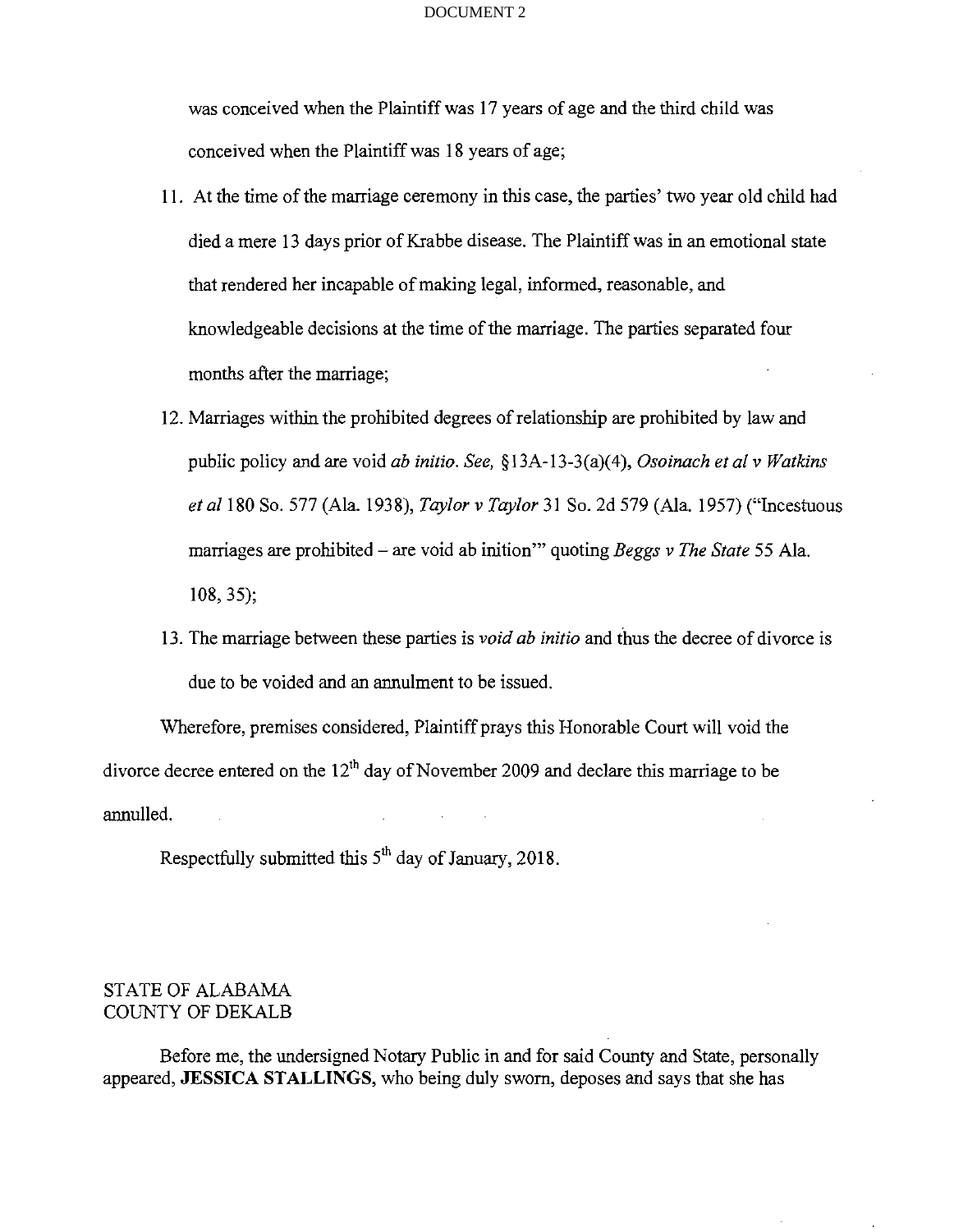personal knowledge of the facts set forth in the foregoing Petition and that the same are true and correct to the best of her knowledge, information, and belief.

JESSICA STALLINGS

Sworn to and subscribed before me on this the  $\mathcal{L}$  day of January, 2018.

*/s/Tanva D. HalWbrd*  Tanya D. Hallford **[HAL078]** Leigh Daniel & Associates Attorneys for the Plaintiff **2306** Starmount Cir **SW**  Huntsville, Alabama **35801 (256)-55 1-0500 tanyahallford.attorney@gmail.com** 

### **CERTIFICATE OF SERVICE**

I hereby certify I have serve a true and correct copy of the foregoing pleading on Lenion Bamett, Jr. by placing same in the U.S. mail, postage prepaid to . . Barnett, Jr. by placing same in the U.S. mail, postage pre-paid to (<del>((((((((mailing addicss))))))))))</del>))<br>on the  $\leq t$  day of January, 2018. <del>(((((((mailing addicss))))))))))</del>)<br>881 Carly Le Pd, Zainsville AL

*/s/Tanva D. Hailford* **S 5'?** 8b

- ' . -. - -.

I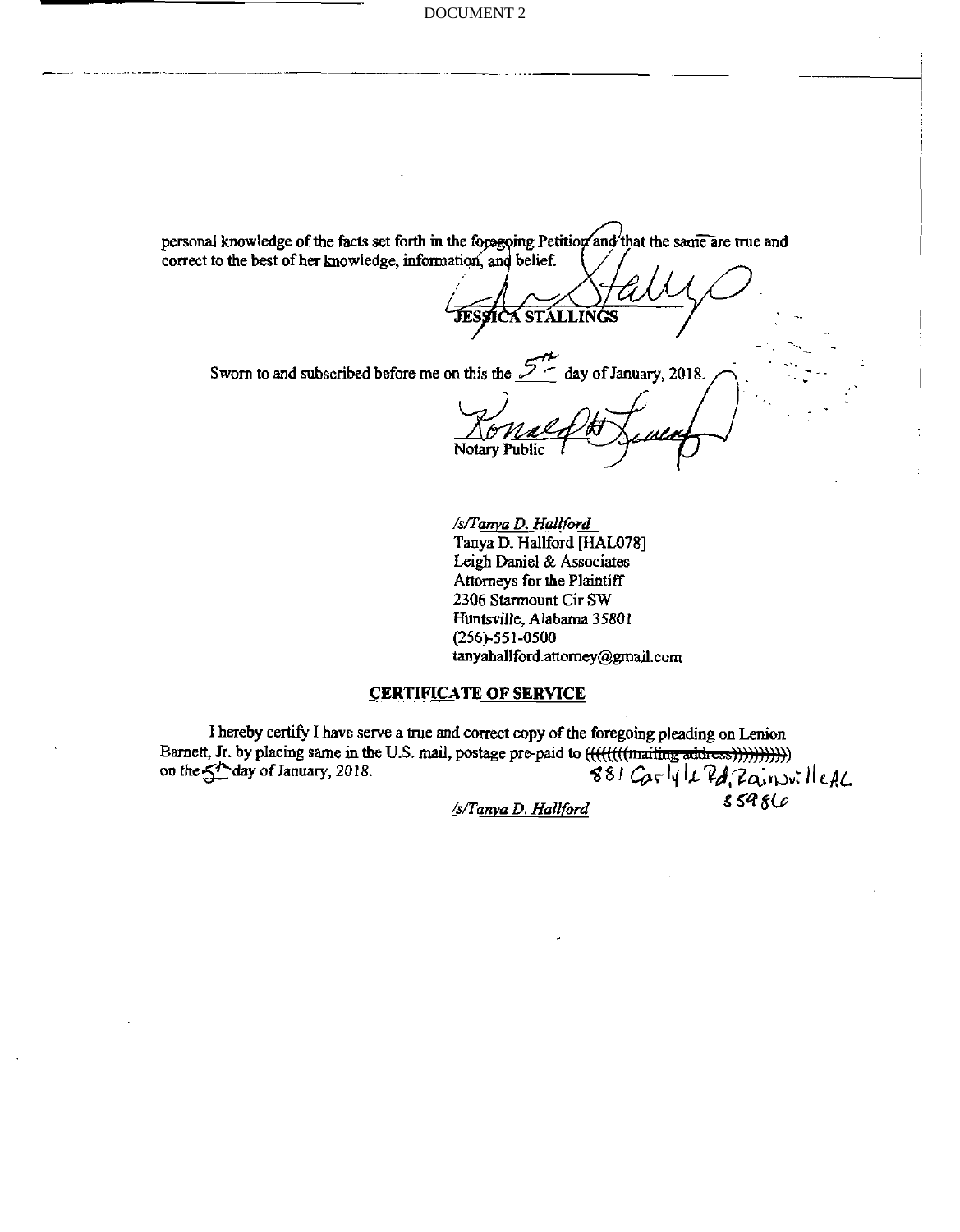**BOCUMENT 2**<br>**ALABAIVER-19 Center for Health Statisles**  DOCUMENT 2

 $E$ yh r $+$  " $A$ "

100197 STATE GE FARYLAND DEPARTMENT OF HE AND SMENTA TYGIENE BIRTH REGIST ATION NOTICE ومتعصبين This certifies that a certificate of birth has been lifed with the Secretary of Silf and Mental Hygiene a Barnet under the name of Rita-Marie Recepted Parnett , sex Female Georgia born on February 21, 54 Whit Count of Frederick Montano Name of Father 19 Pather Previous Maiden name of Mother arnet  $\Delta$ ute filed February 24, 1972  $Blac$ 1G **iarriag** ិលមកា  $\mathbb{R}$   $\mathbb{H}$   $\mathbb{E}$ SECRETARY NGC 13-26 base in Context **EQZRev. 5**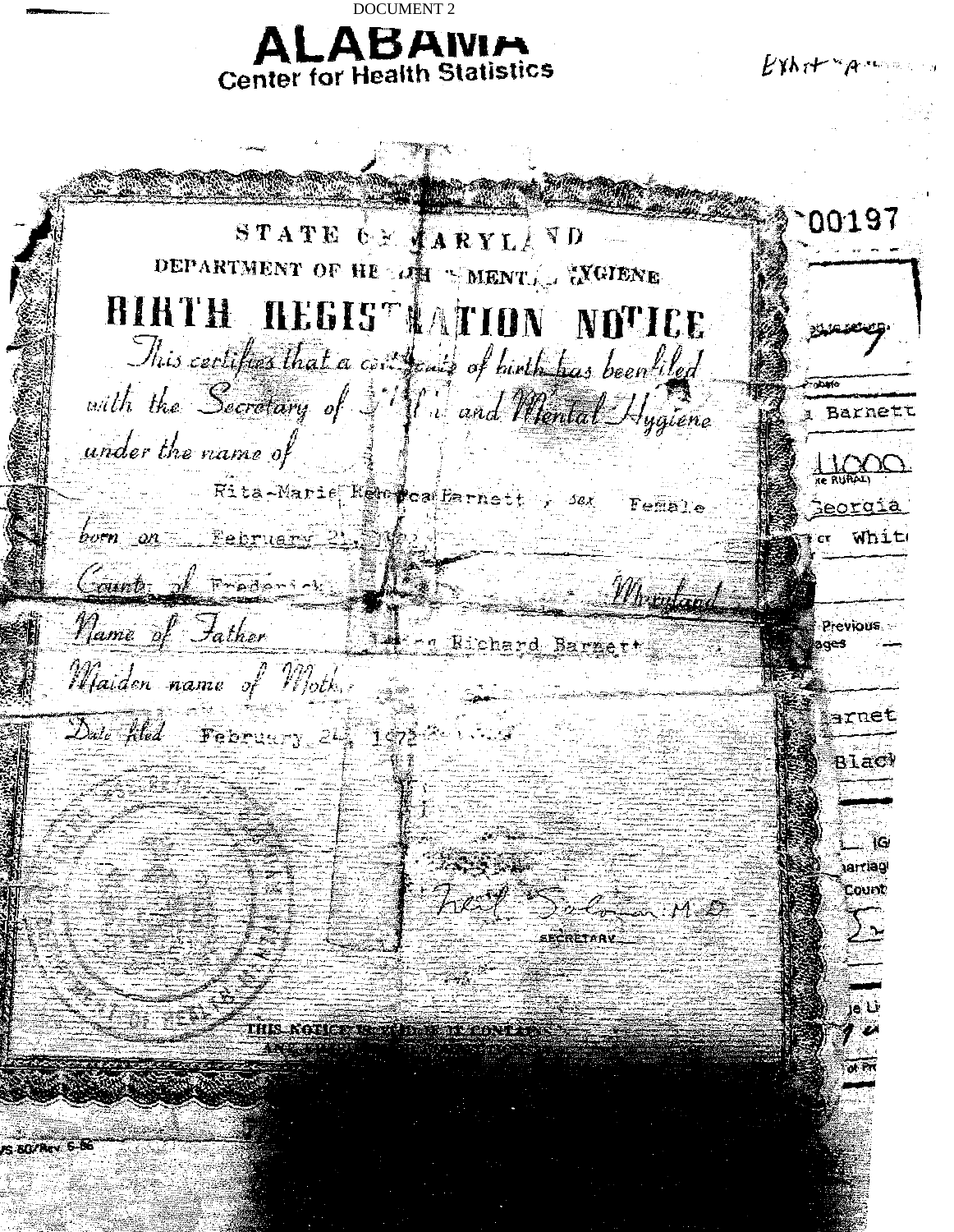| 12/27/2017                                                |                                                                                                                                                                                                                                     | DOCUMENT <sub>23951.jpg</sub>                                                   |                                            |
|-----------------------------------------------------------|-------------------------------------------------------------------------------------------------------------------------------------------------------------------------------------------------------------------------------------|---------------------------------------------------------------------------------|--------------------------------------------|
|                                                           | <b>Center for Health Statistics</b>                                                                                                                                                                                                 |                                                                                 | FxhibH                                     |
|                                                           |                                                                                                                                                                                                                                     |                                                                                 |                                            |
|                                                           |                                                                                                                                                                                                                                     |                                                                                 |                                            |
|                                                           |                                                                                                                                                                                                                                     |                                                                                 |                                            |
|                                                           |                                                                                                                                                                                                                                     | Altarriage Alicense<br>$\frac{1}{N_0}$ 101                                      | $-87000197$                                |
| STATE OF ALABAMA.                                         | OR,<br>Calhoun                                                                                                                                                                                                                      | county                                                                          |                                            |
|                                                           | To any person lawfully authorized to selemnize marriages within sold State, gradings<br>You are hereby authorized to catebrate the citie of matrimure for the persons named balow and the parties of the personal and the series of |                                                                                 |                                            |
| Dano this the ___                                         | this license, duly contified under your frand, to the Probate Judge of the aforesaid county. 142 and 1<br>$January$ $1927$<br>$23$ coy of $-$                                                                                       |                                                                                 |                                            |
|                                                           |                                                                                                                                                                                                                                     |                                                                                 | Judie of Probate                           |
| 1. Full Name _                                            | Larry HOMMbre Stallings                                                                                                                                                                                                             | $12.$ Full Name $\pm$                                                           | Ritz-Ma <sup>gnige</sup> Rebecca Barnett   |
| 2. Residence: City.                                       | Rockmart<br>Ill quiside city limits, while RUPAC)                                                                                                                                                                                   | 13. Residence: City ______ machine cay mass, write RUPAU                        | Rockmart                                   |
| <u>Polk</u><br>County _                                   | <u>— Stara Coorqia —</u>                                                                                                                                                                                                            | County POIK                                                                     | State Georgia                              |
| Birth 12-12-52<br>Date 12-12-4 Age 1<br>$3.$ Date $-$     | Rado or<br>34<br>White<br>$-5$ Color $-$                                                                                                                                                                                            | $B$ irin 2 - 21 - 72<br>14. Dete _____________ 15. Ago __________ 16. Color ___ | Race or<br>14<br>White                     |
| - Birìh<br>- 6. Place ____ _                              | Fredic Maryland                                                                                                                                                                                                                     | Birth<br>17 Flace Fredric, Maryland                                             |                                            |
| CORD, USE A TYPEWRITER OR PRINT PLAIN<br>7. Divorced      | Single Widowed Single   No. of Previous 0<br>8. Marriages                                                                                                                                                                           | Single, Widowed Single<br>18. Divorced                                          | No of Previous ()<br>19. Marriages         |
| 9. Blood relationship to bride                            | None -                                                                                                                                                                                                                              | $20.8$ lood relationship to groom $\_\_$                                        | None                                       |
| Father ____                                               | 10 Full Name of James Filmore Stallings                                                                                                                                                                                             | 24. Full Name of Lenion Richard Barnett                                         |                                            |
| יובוצי<br>קלייקי<br>11. Full Maider Nar Bilith Mae Mary M |                                                                                                                                                                                                                                     | Father ______<br>22 Full Maiden NameSara, Madeline Black                        |                                            |
|                                                           |                                                                                                                                                                                                                                     | of Mother                                                                       |                                            |
| Libereby certify that                                     |                                                                                                                                                                                                                                     | <b>TEOP 2 ESSECULTER FORMING CEREMONY</b>                                       | 上の大切のよう<br>المتوقان<br>فيرد<br> Groom) and |
|                                                           | accordance with the Laws of the State of Alabama in 22                                                                                                                                                                              | YX.                                                                             | (Bride) were joined (a marriage by me for  |
| <u>- HFA V</u> dev of                                     | Den to<br>CHI 77 4                                                                                                                                                                                                                  |                                                                                 | County: Alabama<br>母シベスト国<br>ာ -           |
| Signed.<br><b>Address</b>                                 |                                                                                                                                                                                                                                     | Official Position.                                                              |                                            |
| Returned this<br><u>A Say</u> of                          | rannes                                                                                                                                                                                                                              | 新西<br>19                                                                        | 医中间                                        |
| Book No.<br>- Pace                                        |                                                                                                                                                                                                                                     |                                                                                 | and recorded in Marriage License Record    |
|                                                           |                                                                                                                                                                                                                                     |                                                                                 | www.childtor.ol.Prosers                    |
| ADPHF-VS-607Rev 6-86                                      |                                                                                                                                                                                                                                     |                                                                                 |                                            |
|                                                           |                                                                                                                                                                                                                                     |                                                                                 |                                            |
|                                                           |                                                                                                                                                                                                                                     |                                                                                 |                                            |
|                                                           |                                                                                                                                                                                                                                     |                                                                                 |                                            |
|                                                           |                                                                                                                                                                                                                                     |                                                                                 |                                            |
| <u>e de la 1955</u>                                       |                                                                                                                                                                                                                                     |                                                                                 |                                            |
|                                                           |                                                                                                                                                                                                                                     |                                                                                 |                                            |
|                                                           | s an official certains copy of the original record filed in the Center of Health<br>bics Alabara lenacturat of Public Health, Montgomery, Alabama, 2016-247-122-0                                                                   |                                                                                 |                                            |
|                                                           |                                                                                                                                                                                                                                     |                                                                                 |                                            |

**Control Control** 

ħ

Gestad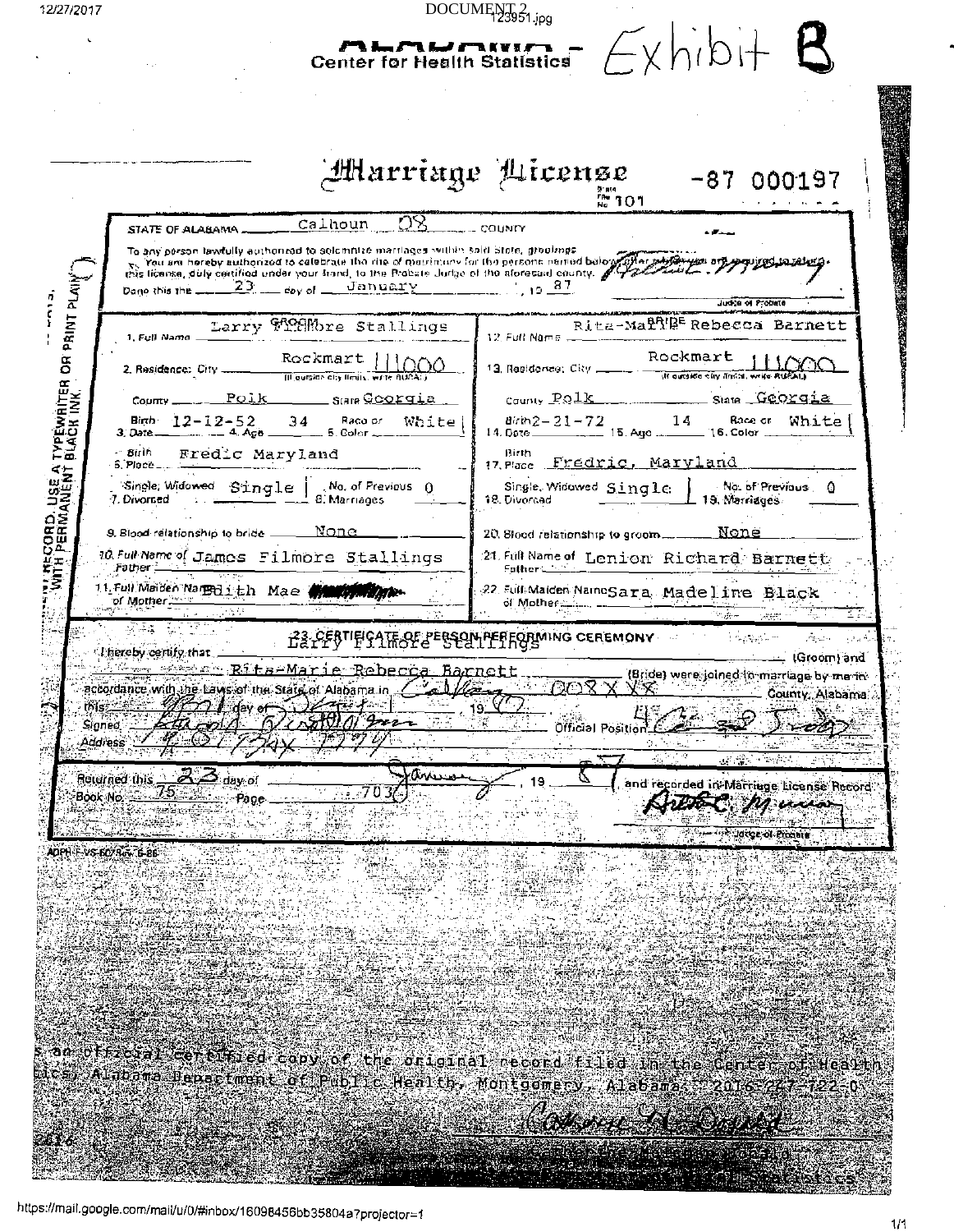|                                                                        |                                                                         |                                                                            | ین<br>نہ |                                                                                                                                                                                                                                                                                                                                 | Ä,                                                                     | <b>KRIGHTOM</b>                                          |                                                  |                                                  |                              | SOMBILISM                                                          |                                   | 54                                                         | ಜ                                                       | 22                                                                                               | š,                          | $\Box$                                                  | <b>Waliofani</b>                                                                                              |                                               | ≓                                | ō.                                    | ×,<br>┙                                                                                                         | ه                                     |                                                    | $\mathbb{N}_{\{1\}}$ (Noon: ) |                                                                |                                                                                                                                                                                                                               | TYTE IX INK<br>TYTE IX INK.<br>Black INK. |                             |                                                                              |                                                                                                                              |  |
|------------------------------------------------------------------------|-------------------------------------------------------------------------|----------------------------------------------------------------------------|----------|---------------------------------------------------------------------------------------------------------------------------------------------------------------------------------------------------------------------------------------------------------------------------------------------------------------------------------|------------------------------------------------------------------------|----------------------------------------------------------|--------------------------------------------------|--------------------------------------------------|------------------------------|--------------------------------------------------------------------|-----------------------------------|------------------------------------------------------------|---------------------------------------------------------|--------------------------------------------------------------------------------------------------|-----------------------------|---------------------------------------------------------|---------------------------------------------------------------------------------------------------------------|-----------------------------------------------|----------------------------------|---------------------------------------|-----------------------------------------------------------------------------------------------------------------|---------------------------------------|----------------------------------------------------|-------------------------------|----------------------------------------------------------------|-------------------------------------------------------------------------------------------------------------------------------------------------------------------------------------------------------------------------------|-------------------------------------------|-----------------------------|------------------------------------------------------------------------------|------------------------------------------------------------------------------------------------------------------------------|--|
| <b>THIS LICENSE</b><br>$\overline{\overline{a}}$<br><b>VOID UNLESS</b> | 41. DATE CERTIFICATION RETURNED 10<br>JUDGE OF PROBATE<br>22 KW<br>800E | PROBATE STROES                                                             |          | The law and Physician Crackson                                                                                                                                                                                                                                                                                                  | <b>37. SIGNATIOR IDER PERSON PERICRAING CLERENCEY</b>                  | KVE<br>h)<br><b>2008</b>                                 | <b>TELORIALISTIC</b><br><b><i>TTAPALLACA</i></b> | . KUDGE OF FROBATE-SIOKATLEE                     | 39. GROOM-SIGNATURE<br>-7417 | LARRY FILMORE STALLINGS SOMETHER STRAND Provided is consert to the | <b>JLATHIER'S NAMIL</b><br>퉯      | the world's evidence when it is<br>$\overline{\text{cap}}$ | ひかえとける<br><b>REDUCATION (Specify ONLY ) helter) are</b> |                                                                                                  | <b>RRETTE</b>               |                                                         | <b>JESSICA LORRAINS STATEN</b><br>18. RACE-(Specify Annerican Indian, Flock, White, etc.)<br><b>BONITIVLS</b> | 15. DRIDP'S NAME<br>En la                     | <b>LENTON</b><br>RICHARD BARNETT | <b>SPAYS STRIPS PART</b><br>$\vec{a}$ | II), IF FRIEVIOUSLY MARRIED, LAST MARRIAGE ENDED<br>CEPREVIOUSLY MARRIED, LAST MARRIAGE ENDED<br><b>DIVORCE</b> | <b>FORT</b><br><b>EATAIR</b><br>35967 | J. RESIDENCE - City, Tewn or Loration and Zin Code | LENION RICHARD BARNETT        | LONDON'S NAME<br>44<br>Middle                                  | To any person towfully authorized to solemnize martiage within Alabama: You are hereby authorized to celebrate the rite of mutninony for the Probate of the Probate of the Probate of the Probate of the Probate of the Proba |                                           | ž                           | same appears of record in the office of the<br><b>Teles al 900 de provis</b> | certify that this is a true and correct copy as the<br>1, Victor Maaning, Judge of Frobnte hereby<br>in whom it may cencern: |  |
|                                                                        | Į<br>Vanishesi                                                          | <b>42. MARRIAGE</b><br>Ħ<br><b>LICINE RECORD</b><br>۰<br>XOE<br><b>128</b> |          |                                                                                                                                                                                                                                                                                                                                 |                                                                        | 85. WHERI; МАRRIED-City.<br><b>JACKBON</b>               |                                                  |                                                  | W<br><b>KK</b>               |                                                                    | Nitate<br>ā                       | Colleged date                                              | completed)<br>려                                         | <b>ALTITUDE</b>                                                                                  | <b>EVITIBALIVE</b><br>33986 | 19. RESIDENCE-City, Town, or Loculon and                |                                                                                                               | Middle<br>Last (Print lest reme n'i capitals) | 9R                               | Middle<br>Ē                           | Elementary                                                                                                      | <b>FIX</b>                            | ۴,<br><b>DAN CLITY LIMITS</b>                      | <b>SR</b>                     | Last (Print last name in all capitals)                         |                                                                                                                                                                                                                               |                                           | cidge of Probate<br>MAKALAN | Fallow Co. Alpe                                                              |                                                                                                                              |  |
| $\frac{34}{\text{SOLEMN(2ED WITHIN 30 DANSI RCONI ISCOM ISCUMCO ATE}$  | $\overline{\epsilon}$<br><b>Souther</b>                                 |                                                                            |          | $\alpha$ , $\alpha$ posts so $\alpha$ products and $\alpha$ and $\alpha$ and $\alpha$ and $\alpha$ and $\alpha$ and $\alpha$ and $\alpha$ and $\alpha$ and $\alpha$ and $\alpha$ and $\alpha$ and $\alpha$ and $\alpha$ and $\alpha$ and $\alpha$ and $\alpha$ and $\alpha$ and $\alpha$ and $\alpha$ and $\alpha$ and $\alpha$ | <b>38. TYPED OR PRINTED NAME</b>                                       | CODINTY<br>Town, in Location and Zip Crose<br>COURTHOUSE | ZZ NVC                                           | 12. ISSUJARADATE (Monh,<br>å                     | š<br>harpe,<br>kor⁄          | r<br>Hil<br>E<br>nd belief and<br><b>MARIE</b><br><b>BLACK</b>     | <b>28. MOTHER'S NAME</b><br>Ellis | Ţ                                                          | <b>26. SOCIAL SECURITY NUMBER</b><br>۰                  | 23. NO. OF PREVIOUS MARRIAGES                                                                    |                             |                                                         | <b>BTALLINGS</b><br>dZipCode                                                                                  | <b>16. BRIDE'S MAIDIN LAST</b>                | <b>BRENDA</b><br><b>HYXE</b>     | <b>THAN SYSTEM AND</b>                | 1. BDUCATION (Specify ONLY hiphen grade completed)<br>Honemay or High Scheel (1992) [Calkger L=4 to 3-          | <b>RTYXZC</b>                         | ÷.<br><b>COUNTY</b>                                | MAX<br>23<br>1980             | <b>F116</b><br>1, DATE OF BIRTH (Meal), Day, Year<br>18390     |                                                                                                                                                                                                                               | A l a b a m a<br>ertificate of Marriage   |                             |                                                                              |                                                                                                                              |  |
|                                                                        | <b>KTURE</b><br>KTURE<br>START<br>$\mathscr{I}$                         | <b>BATE</b><br><b>SCOTTSBORO AL 35768</b>                                  |          |                                                                                                                                                                                                                                                                                                                                 | <b>ANOMERIO DNINNOMAR SOM ANGELIA</b><br>UK PERSON PERIORNINO CEREMONY |                                                          | 300E<br><b>OREB 21</b>                           |                                                  |                              | <u>s of the Lin</u>                                                | Middle                            | ł.<br><b>HAR</b>                                           |                                                         | 24. JF PREVIOUSLY MARRIED, LAST MARRIAGE ENDED-<br>CSpecify, Death, Divorce, Dasoluion, Annument | ā                           |                                                         |                                                                                                               | <b>KAM</b><br>E (if different)                |                                  |                                       | p<br><b>Right</b>                                                                                               | AL.<br>Sneid Security Number          | <b>یې</b><br><b>STATE</b>                          | <b>WHITE</b>                  | 4. RAUE (Spauly Arorican Indian, fllack, White or.)<br>Jackson | <b>LIXIO DNINESI</b> 1                                                                                                                                                                                                        | IOI                                       |                             |                                                                              | $\geq$ X ni bit                                                                                                              |  |
|                                                                        |                                                                         |                                                                            |          |                                                                                                                                                                                                                                                                                                                                 |                                                                        |                                                          | $rac{2008}{1}$                                   | I. <b>gépira i lois Da l'E i Musik Day.</b> Yani |                              |                                                                    | Maiden Last Name                  |                                                            |                                                         |                                                                                                  |                             | APR 29 1987<br>P. District Vilvins<br>P. Specify Livins |                                                                                                               | 7. DATE OF BIRTH (Month, Day, Year)           |                                  | Maiden Last Name                      |                                                                                                                 |                                       | <b>0. NO. OF FROUGLAN MARIAGES</b>                 |                               |                                                                |                                                                                                                                                                                                                               |                                           |                             |                                                                              |                                                                                                                              |  |

 $\pmb{\mathsf{l}}$ 

DOCUMENT 2

 $\ddot{\phantom{0}}$  $\sim$ 

 $\ddot{\phantom{0}}$